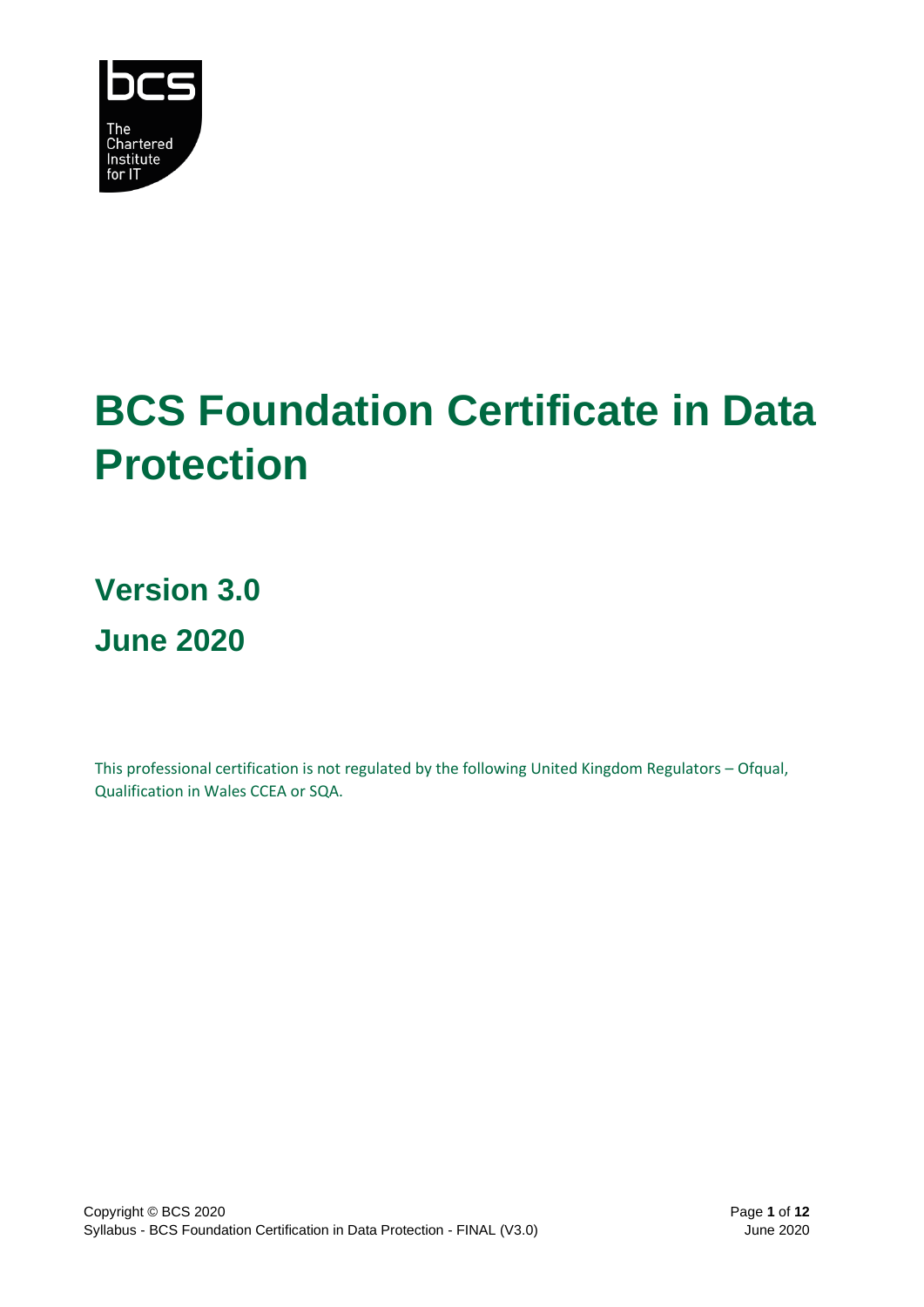# **Contents**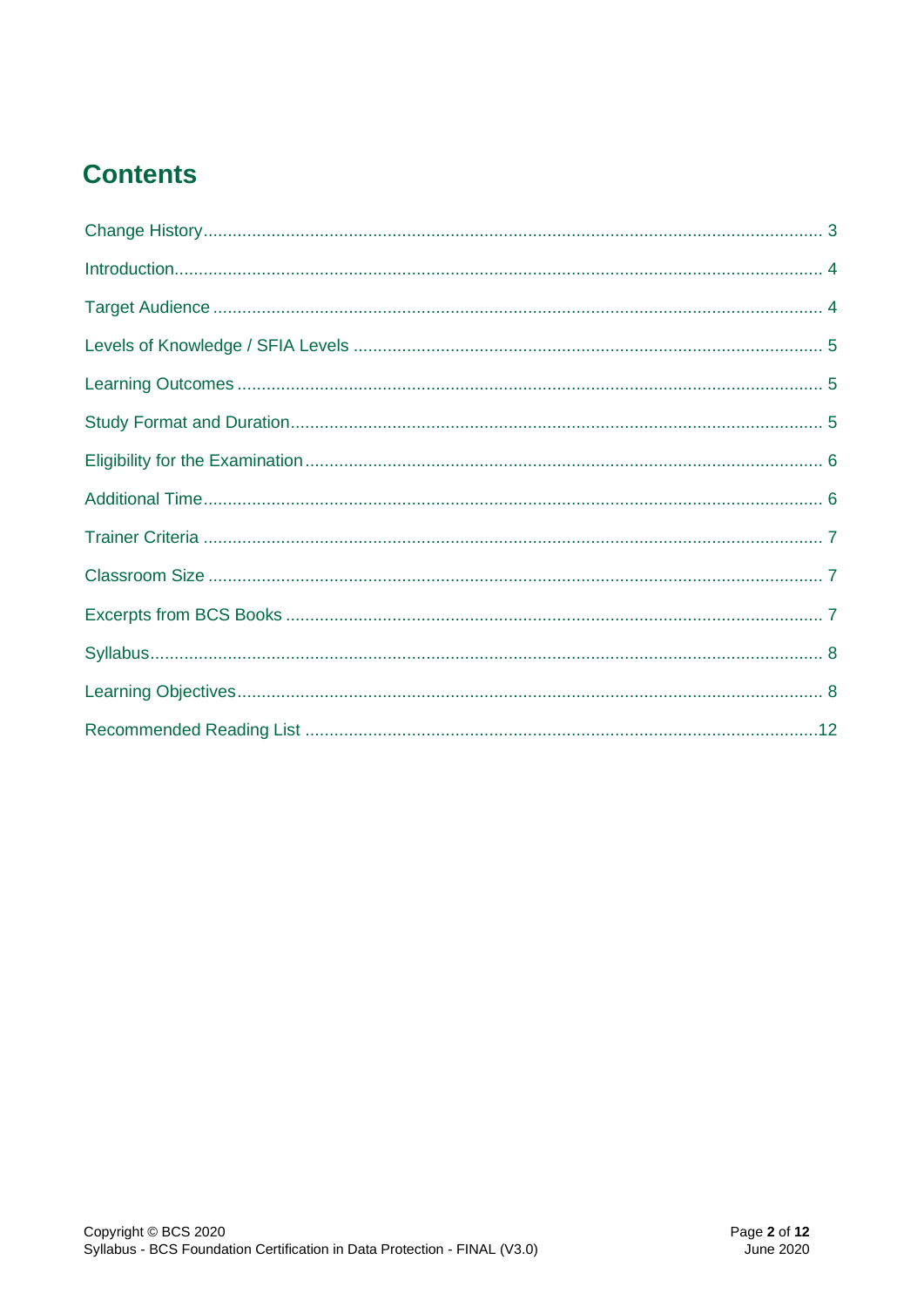# <span id="page-2-0"></span>**Change History**

Any changes made to the syllabus shall be clearly documented with a change history log. This shall include the latest version number, date of the amendment and changes made. The purpose is to identify quickly what changes have been made.

| <b>Version</b><br><b>Number</b>  | <b>Changes Made</b>                                                                                                                                 |
|----------------------------------|-----------------------------------------------------------------------------------------------------------------------------------------------------|
| Version 3.0<br><b>June 2020</b>  | Syllabus amended to reflect current legislation, including Data Protection Act 18 and GDPR<br>in practice.                                          |
| Version 2.5<br>April 2019        | Renamed Data Protection 2018 for clarity. Amended all refs of DP Bill to Act. Learning<br>objective numbering amended.                              |
| Version 2.4<br>December<br>2017  | Typo, layout and amendments. Added version date to title                                                                                            |
| Version 2.3<br>December<br>2017  | Added additional reference words in 5.1                                                                                                             |
| Version 2.2<br>November<br>2017  | Added marking scheme to Format of Examination Table                                                                                                 |
| Version 2.1<br>November<br>2017  | Amends to article numbers in section 3, 4 and 6                                                                                                     |
| Version 2.0<br>November<br>2017  | Syllabus amended in line with GDPR and Data Protection Bill                                                                                         |
| Version 1.2<br>December<br>2016  | Strapline regarding regulated statement has been added                                                                                              |
| Version 1.1<br><b>March 2015</b> | Updated the extra time requirements - candidates whose first language is not English are<br>entitled to an extra 15 minutes and use of dictionaries |
| Version 1.0<br>March 2014        | New certification and syllabus created                                                                                                              |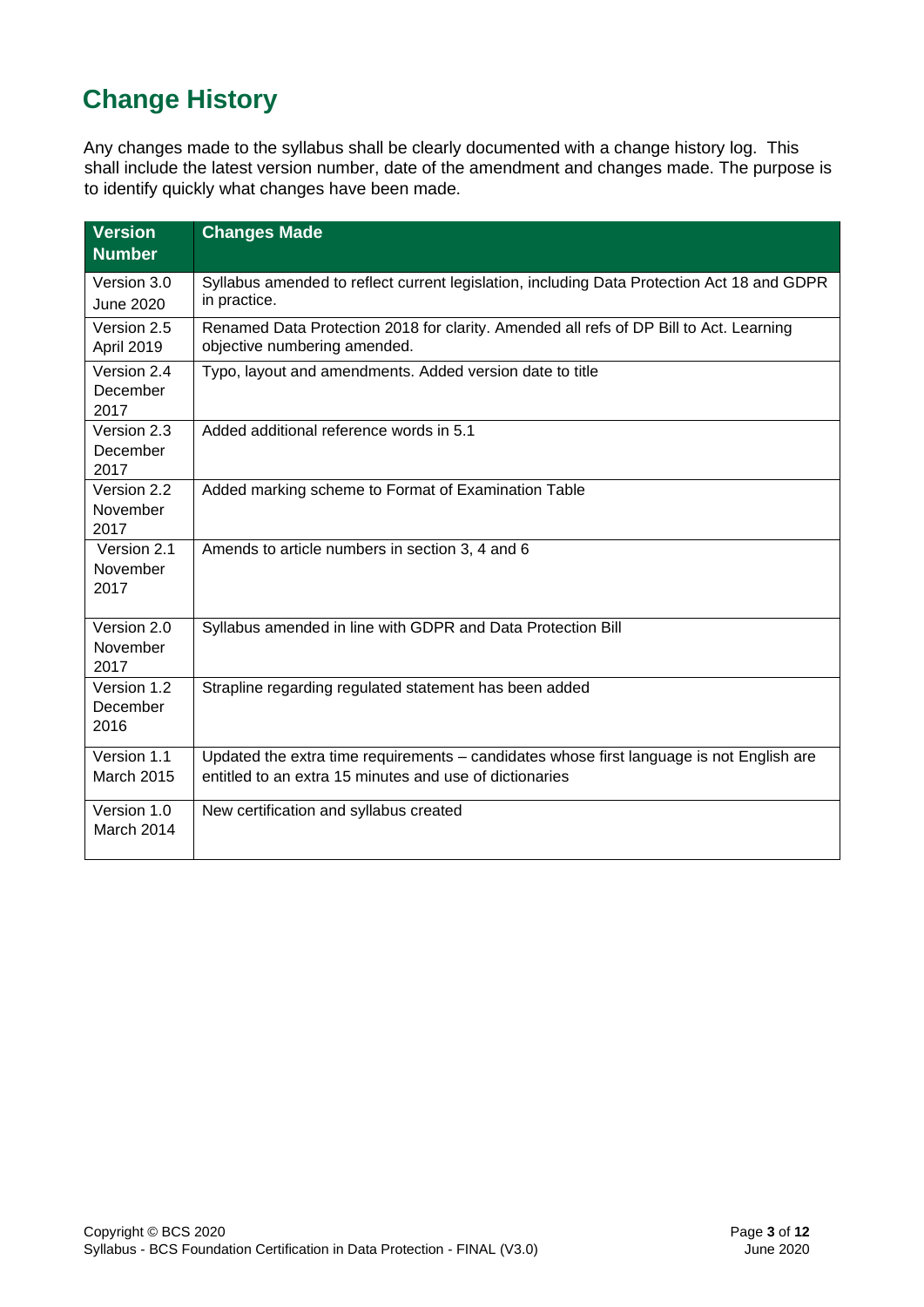### <span id="page-3-0"></span>**Introduction**

Knowledge of UK data protection law, including the EU General Data Protection Regulation (GDPR) and the UK Data Protection Act 2018, along with an understanding of how they are applied in practice, is important for any organisation processing personal information. The BCS Foundation Certificate in Data Protection is designed for those who wish to acquire a sound grounding in the key elements of the law and its practical application.

**NB**: As the U.K. is currently in a period of transition until the end of 2020, this syllabus has been produced to reflect legislation in place as of April 2020 and shall be updated following further clarification on the approach to Data Protection and the GDPR once this period is complete. Updates made to legislation between May 2020 and October 2020 will be reflected in an update made in January 2021, with a subsequent update planned for July 2021. Any and all recommended literature and legislation is included to determine the scope of the syllabus and includes any relevant subsections within the Article or Section numbers listed.

### <span id="page-3-1"></span>**Target Audience**

This qualification is primarily aimed at those who need to have an understanding of data protection, and the GDPR in particular, to do their job; or those whose effectiveness in their role would be enhanced by knowledge of the law in this area.

The Foundation Certificate will also provide a stepping stone for those who have, or who will have, some responsibility for data protection within an organisation and who intend in due course to gain the BCS Practitioner Certificate in Data Protection.

This qualification is likely to be of particular benefit to those working in the following areas:

- Data Protection and Privacy
- **·** Information Governance, risk and compliance
- Data Management
- **Project Management**
- Directors/Senior Managers with Data Protection responsibilities
- Legal and procurement
- Marketing and Sales professionals
- Information Security and IT
- **Human Resources**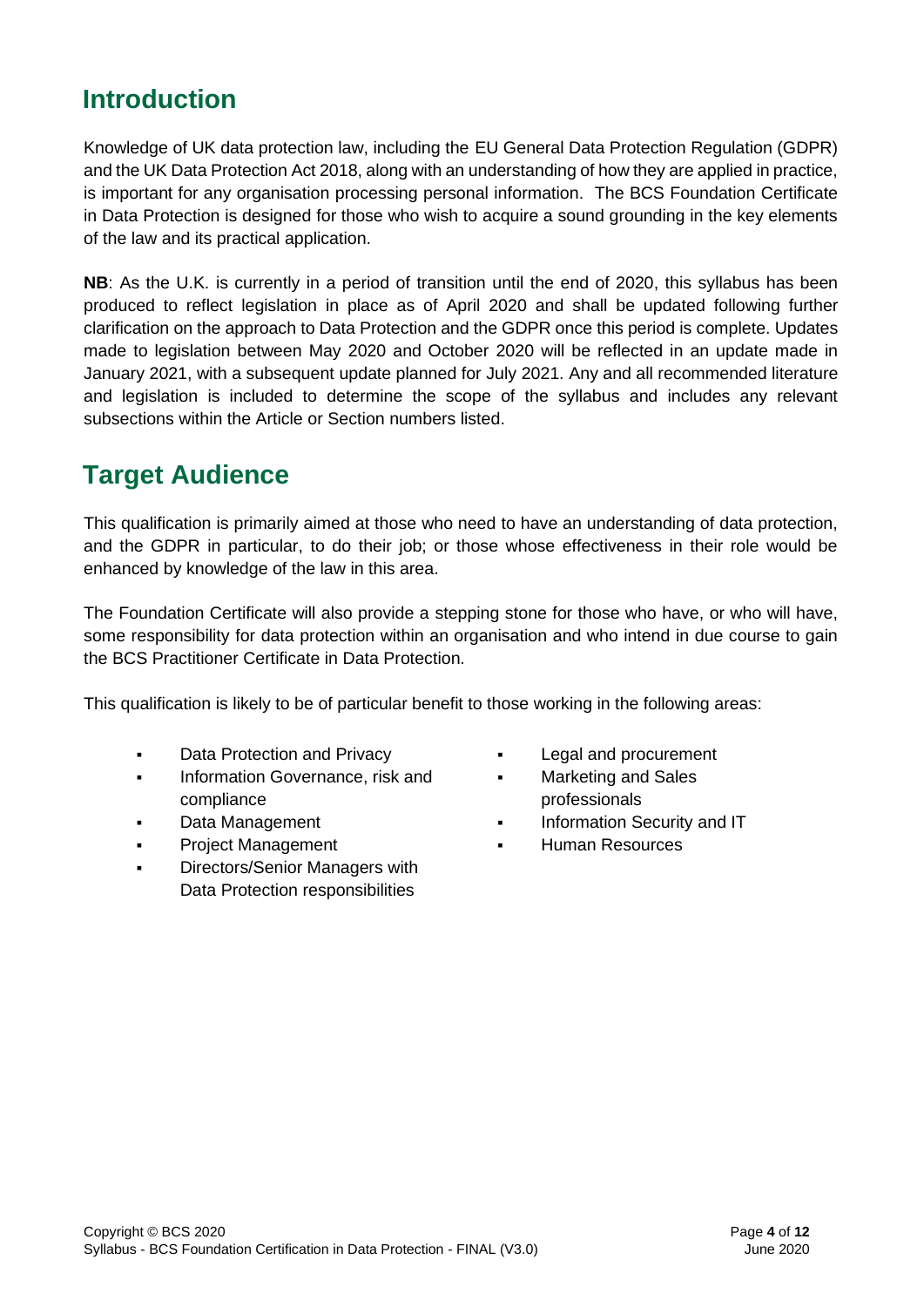# <span id="page-4-0"></span>**Levels of Knowledge / SFIA Levels**

This syllabus will provide candidates with the levels of difficulty / knowledge highlighted within the following table, enabling them to develop the skills to operate at the levels of responsibility indicated. The levels of knowledge and SFIA levels are further explained on the website [www.bcs.org/levels.](http://www.bcs.org/levels)

| Level          | <b>Levels of Knowledge</b> | <b>Levels of Skill and Responsibility (SFIA)</b> |
|----------------|----------------------------|--------------------------------------------------|
| K7             |                            | Set strategy, inspire and mobilise               |
| K <sub>6</sub> | Evaluate                   | Initiate and influence                           |
| K <sub>5</sub> | Synthesise                 | Ensure and advise                                |
| <b>K4</b>      | Analyse                    | Enable                                           |
| K <sub>3</sub> | Apply                      | Apply                                            |
| K <sub>2</sub> | <b>Understand</b>          | <b>Assist</b>                                    |
| <b>K1</b>      | Remember                   | <b>Follow</b>                                    |

# <span id="page-4-1"></span>**Learning Outcomes**

Candidates will be able to demonstrate knowledge and understanding of key provisions of Data Protection legislation in the following areas:

- 1. An Introduction to the History of Data Protection in the U.K.
- 2. Principles of Data Protection and Applicable Terminology
- 3. Lawful bases for processing of Personal Data
- 4. Governance and Accountability of Data Protection within organisations
- 5. Controller and Processor obligations
- 6. Transfers of personal data to third countries or international organisations
- 7. Data Subject Rights
- 8. Independent Supervisory Authority (ICO)
- 9. Breaches, Enforcement and Liability
- 10. Privacy and Electronic Communications (EC Directive) Regulations (PECR) 2003

### <span id="page-4-2"></span>**Study Format and Duration**

Candidates can study for this certificate in two ways:

- Attending an accredited training course. This will require a minimum of 18 hours of study over a minimum of three days.
- Self-study. Self-study resources include online learning and recommended reading (see syllabus Reading List).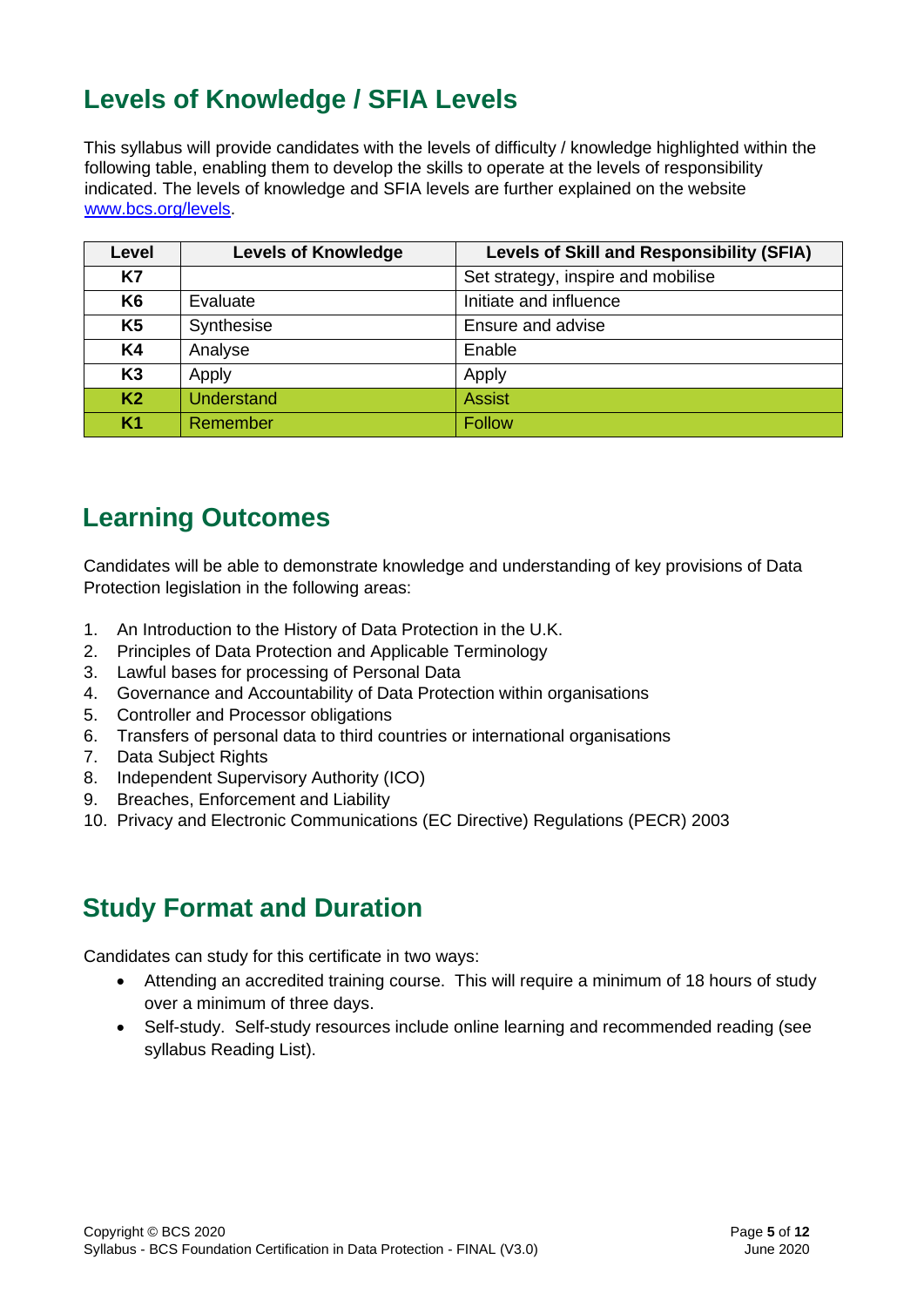# <span id="page-5-0"></span>**Eligibility for the Examination**

There are no specific pre-requisites for entry to the examination although accredited training is strongly recommended.

### **Examination Format and Duration**

| Type       | 40 Multiple Choice questions                             |
|------------|----------------------------------------------------------|
| Duration   | 60 minutes                                               |
| Supervised | Yes                                                      |
| Open Book  | No (no materials can be taken into the examination room) |
| Pass mark  | 26/40 (65%)                                              |
| Delivery   | Digital or paper based.                                  |

# <span id="page-5-1"></span>**Additional Time**

#### **For Candidates Requiring Reasonable Adjustments Due to a Disability.**

Please refer to the [reasonable adjustments policy](https://certifications.bcs.org/upload/pdf/reasonable-adjustments-policy_1.pdf) for detailed information on how and when to apply.

#### **For Candidates Whose Language is Not the Language of the Examination**

If the examination is taken in a language that is not the candidate's native/official language, then they are entitled to:

- 25% extra time.
- **E** Use their own paper language dictionary (whose purpose is translation between the examination language and another national language) during the examination. Electronic versions of dictionaries will not be allowed into the examination room.

### **Guidelines for Accredited Training Organisations**

Each major subject heading in this syllabus is assigned a percentage weighting. The purpose of this is:

1) Guidance on the proportion of content allocated to each topic area of an accredited course. 2) Guidance on the proportion of questions in the exam.

Courses do not have to follow the same order as the syllabus and additional exercises may be included, if they add value to the training course.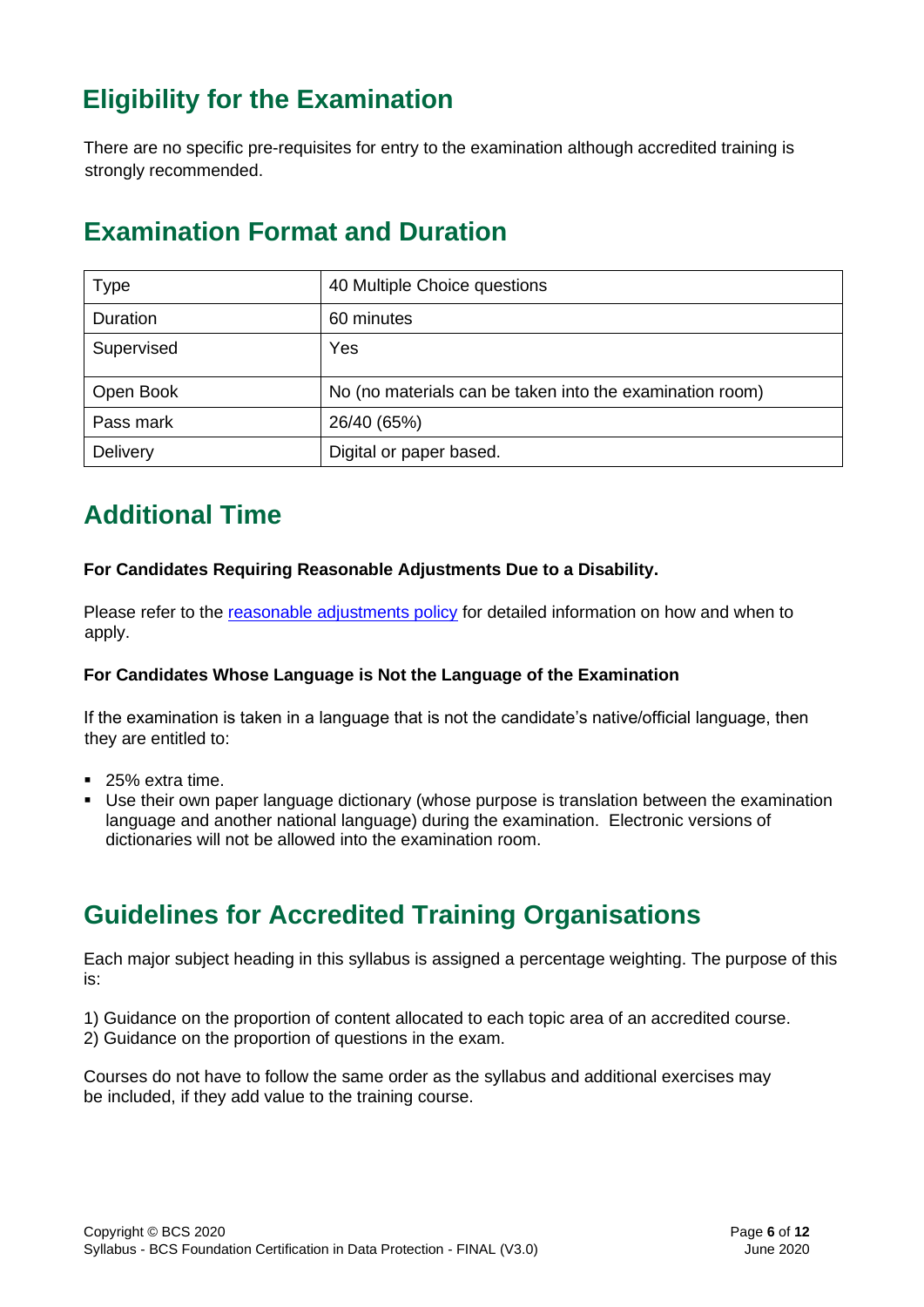# **Question Weighting**

| <b>Syllabus Area</b>                                                                | <b>Syllabus</b><br>Weighting | <b>Target number of</b><br>questions per<br>exam |
|-------------------------------------------------------------------------------------|------------------------------|--------------------------------------------------|
| 1. An Introduction to the History of Data Protection in the<br>U.K.                 | 5%                           | $\overline{2}$                                   |
| 2. Principles of Data Protection and Applicable<br>Terminology                      | 15%                          | 6                                                |
| 3. Lawful bases for processing Personal Data                                        | 12.5%                        | 5                                                |
| 4. Governance and Accountability of Data Protection<br>within organisations         | 20%                          | 8                                                |
| 5. Interaction between Controller and Processor                                     | 7.5%                         | 3                                                |
| 6. Transfers of personal data to third countries or<br>international organisations  | 5%                           | $\overline{2}$                                   |
| 7. Data Subject Rights                                                              | 12.5%                        | 5                                                |
| 8. Independent Supervisory Authority (ICO)                                          | 10%                          | 4                                                |
| 9. Breaches, Enforcement and Liability                                              | 10%                          | 4                                                |
| 10. Privacy and Electronic Communications (EC<br>Directive) Regulations (PECR) 2003 | 2.5%                         | 1                                                |
| Total                                                                               | 100%                         | <b>40 Questions</b>                              |

# <span id="page-6-0"></span>**Trainer Criteria**

|  | Griteria $ \bullet\>$ Hold the BCS Foundation and Practitioner Certificates in Data Protection |
|--|------------------------------------------------------------------------------------------------|
|  | • Have a minimum of 2 years' training experience or 1 year with a recognised                   |
|  | qualification                                                                                  |
|  | • Have a minimum of 3 years' practical experience in the relevant subject area                 |

### <span id="page-6-1"></span>**Classroom Size**

|--|

### <span id="page-6-2"></span>**Excerpts from BCS Books**

Accredited Training Organisations may include excerpts from BCS books in the course materials. If you wish to use excerpts from the books you will need a license from BCS to do this. If you are interested in taking out a licence to use BCS published material, you should contact the Head of Publishing at BCS outlining the material you wish to copy and the use to which it will be put.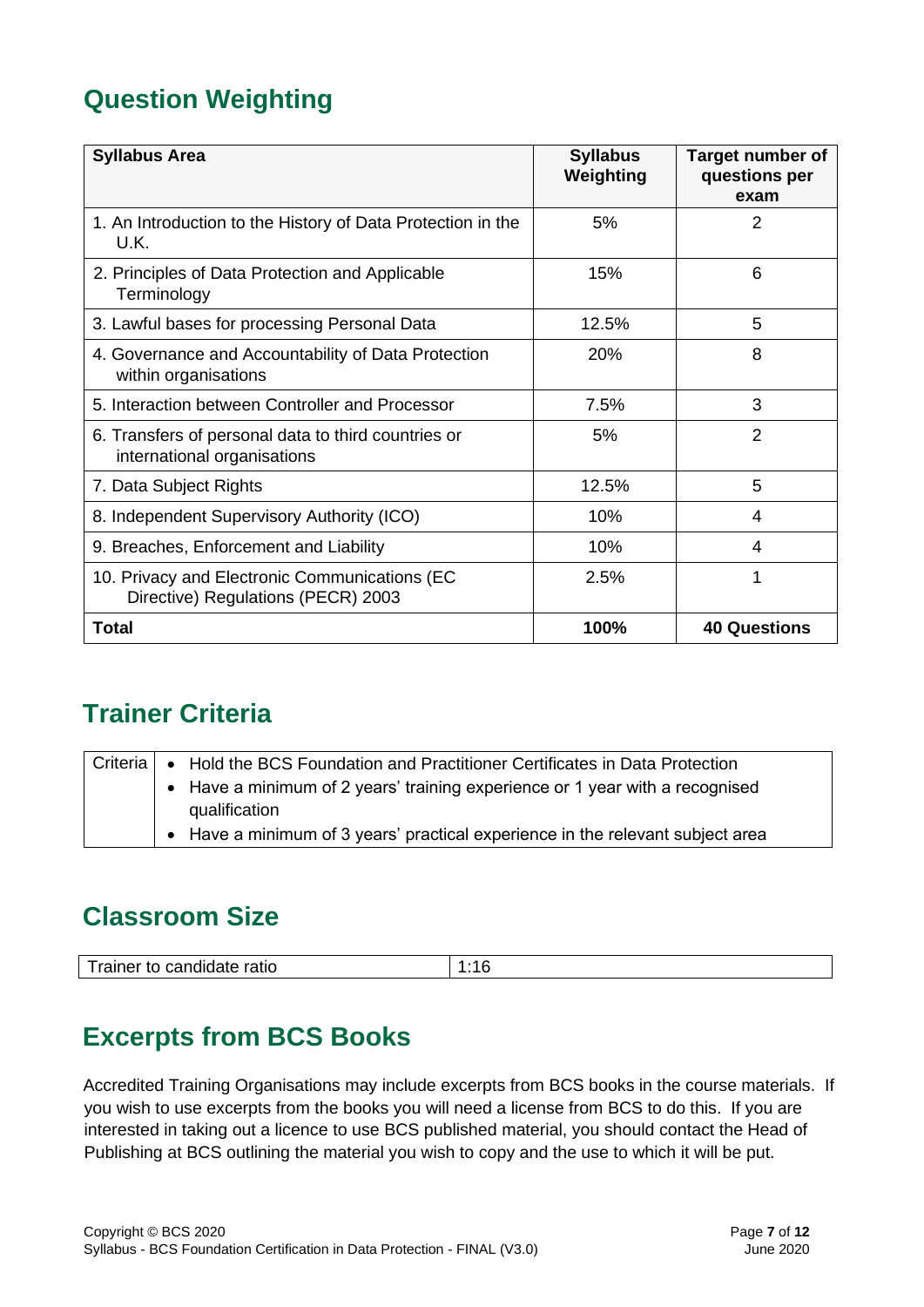# <span id="page-7-0"></span>**Syllabus**

As the U.K. is currently in a period of transition until the end of 2020, this syllabus has been produced to reflect legislation in place as of April 2020 and shall be updated following further clarification on the approach to Data Protection and the GDPR once this period is complete. Updates made to legislation between May 2020 and October 2020 will be reflected in an update made in January 2021, with a subsequent update planned for July 2021.

Any and all recommended literature and legislation is included to determine the scope of the syllabus and includes any relevant subsections within the Article or Section numbers listed. The Foundation Certificate shall only examine articles and sections listed within the syllabus; however further areas of the legislation may be discussed within the course to provide further context.

Where terminology is interchangeable within the legislation, candidates will be expected to understand the interchangeable terms for the purpose of their work within industry, however the terminology used within the syllabus will be duplicated within any exam questions produced by BCS.

# <span id="page-7-1"></span>**Learning Objectives**

### **1. An Introduction to the History of Data Protection in the U.K. (5%)**

Candidates will be able to:

- **1.1.** Demonstrate an awareness around personal data rights in the EU and the UK:
	- 1.1.1. Background to the Rights to Protect Personal Data in the EU and the U.K.
	- 1.1.2. The Privacy and Electronic Communications (EC Directive) Regulations 2003 (Sections 5-26)
	- 1.1.3. UK Data Protection Act 2018, Part 2, Chapters 1 to 3, Part 5 & 6

**NB:** The candidate is expected to have a basic knowledge of the existence of the above and how UK data protection has evolved, but the candidate is not expected to have a detailed knowledge of the provisions.

- **1.2.** Recognise the territorial scope and jurisdiction of the GDPR (Articles 2 and 3): specifically, the following:
	- 1.2.1. Main establishment and the one stop shop
	- 1.2.2. When an EU representative is needed

### **2. Principles of Data Protection and Applicable Terminology (15%**)

- **2.1.** Define the following key items of terminology:
	- 2.1.1. Personal data and Special category personal data
		- 2.1.1.1. Pseudonymisation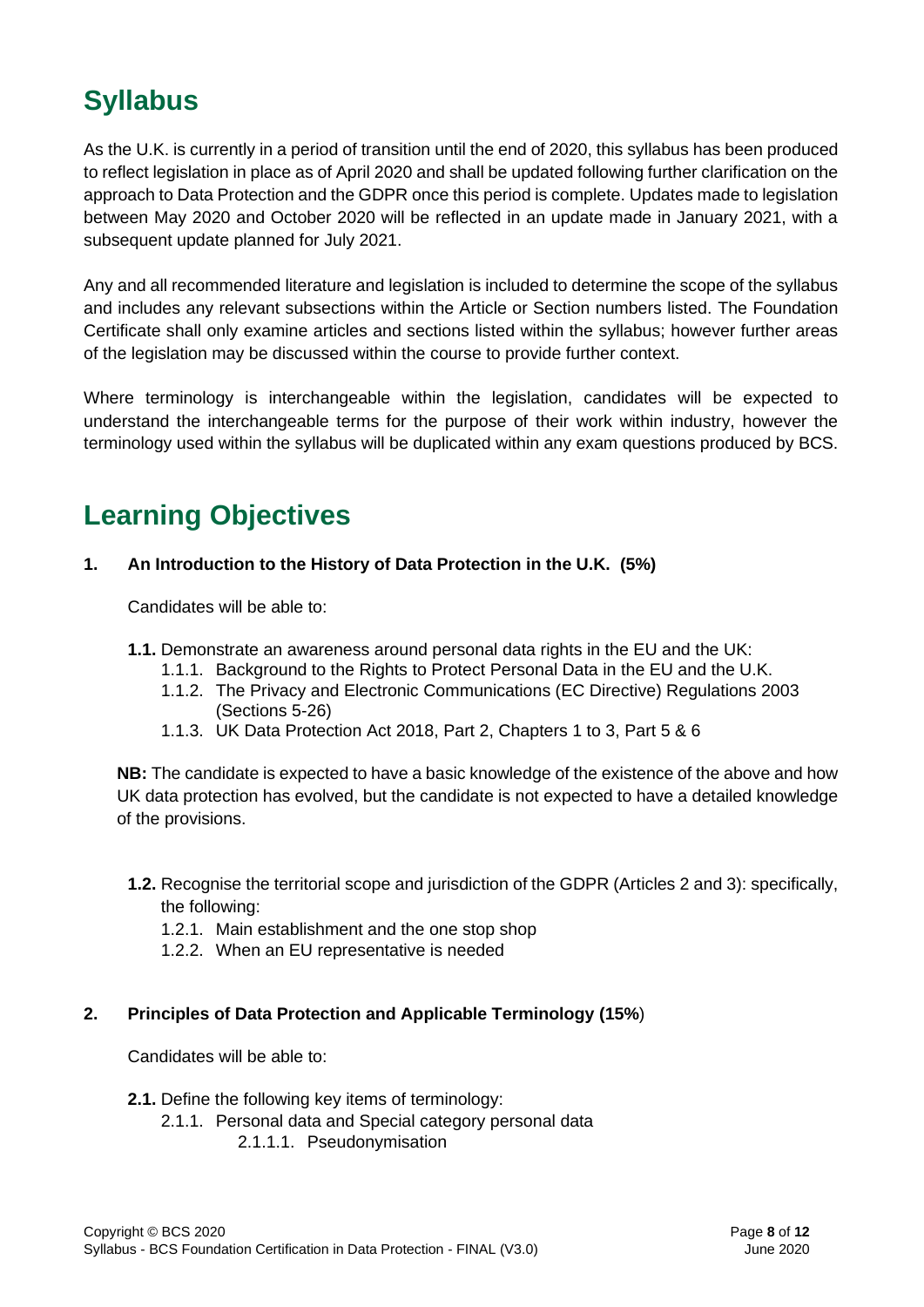- 2.1.1.2. Criminal Offence Data (Article 10/Section 10 & 11 recitals in relation to)
- 2.1.1.3. Biometric Data
- 2.1.2. Processing
- 2.1.3. Controller
- 2.1.4. Processor
- 2.1.5. Data Subject
- 2.1.6. Profiling

#### **2.2.** Describe the following Data Protection Principles:

- 2.2.1. Lawfulness, Fairness and Transparency Article 5 (1)(a)
- 2.2.2. Purpose Limitation Article 5 (1)(b)
- 2.2.3. Data minimisation Article  $5(1)(c)$
- 2.2.4. Accuracy Article  $5(1)(d)$
- 2.2.5. Storage limitation Article 5 (1)(e)
- 2.2.6. Integrity and confidentiality Article 5 (1)(f)
- 2.2.7. Responsibility for Accountability with the above principles (referred to as Accountability Principle) - Article 5 (2)

#### **3. Lawful bases for processing of Personal Data (12.5%)**

Candidates will be able to:

- **3.1.** Explain the lawful basis to process Personal Data listed under (Article 6) of the GDPR and as displayed below:
	- 3.1.1. Consent
	- 3.1.2. Contract
	- 3.1.3. Legal obligation
	- 3.1.4. Vital interests
	- 3.1.5. Public interest task
	- 3.1.6. Legitimate interests
- **3.2.** Describe the conditions for processing special category data and the exemptions (Article 9)

#### **4. Governance and Accountability of Data Protection within organisations (20%)**

- **4.1.** Identify the accountability obligations (Article 5 (2) and Article 24)
- **4.2.** Describe the purpose of a Data Protection Impact Assessment (DPIA)
- **4.3.** Explain the process of conducting a DPIA
- **4.4.** Identify the importance of keeping a record of processing activity (Article 30)
- **4.5.** Outline the interplay with privacy notices (Article 13 & 14)
- **4.6.** Demonstrate how to adopt a data protection by design and by default approach (Article 25)
- **4.7.** Identify suitable information security measures (Article 32)
- **4.8.** Explain the designation, position and tasks of the Data Protection Officer (DPO) (Article 37 to 39)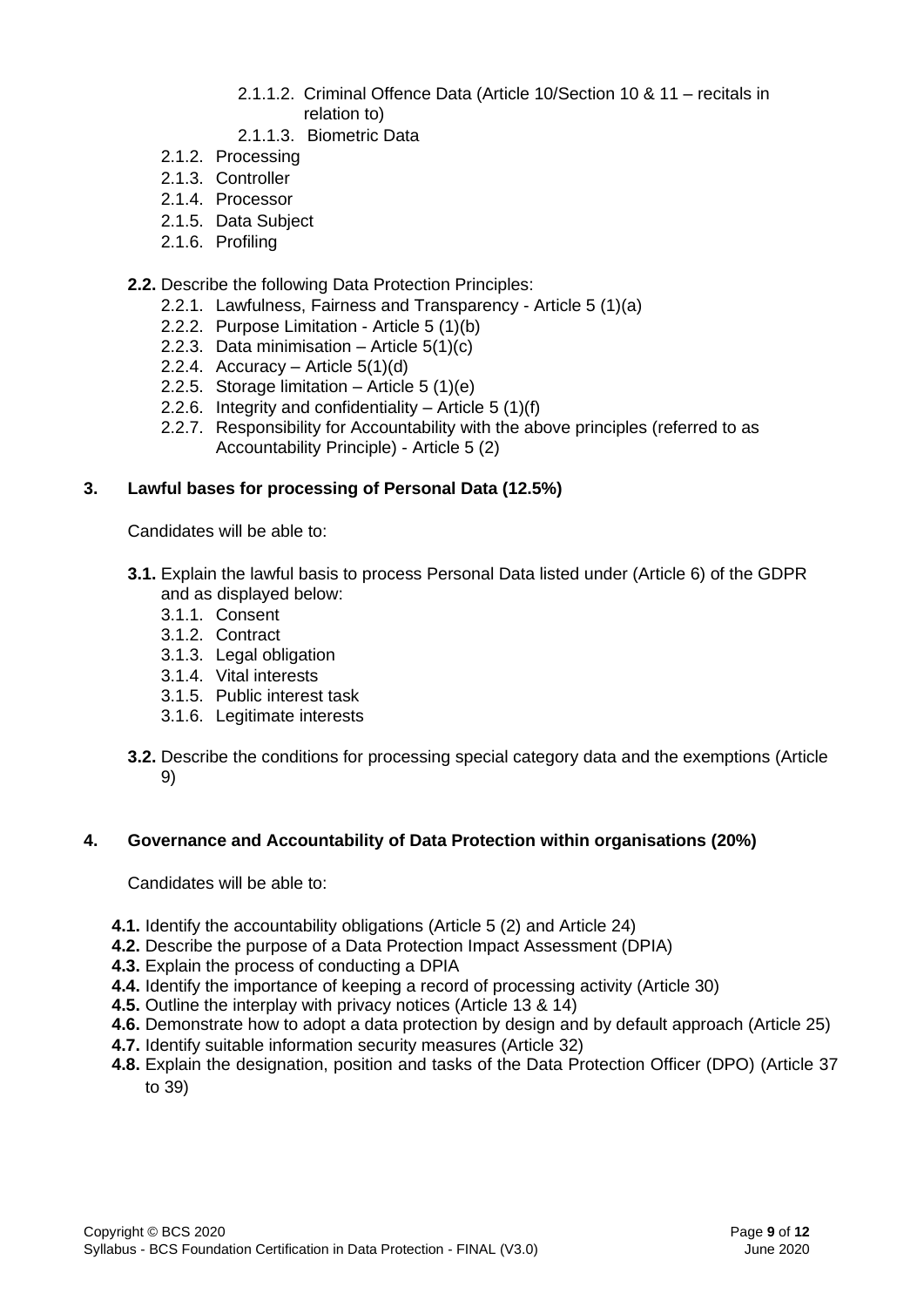### **5. Interaction between Controller and Processor (7.5%)**

Candidates will be able to:

- **5.1.** Identify the following controller and processor obligations
	- 5.1.1. Controller obligations (Article 24)
	- 5.1.2. Joint controllers (Article 26)
	- 5.1.3. Processor obligations (Article 28)
	- 5.1.4. Processing under the authority of a Controller or Processor (Article 29)

#### **6. Transfers of personal data to third countries or international organisations (5%)**

Candidates will be able to:

- **6.1.** Recognise the general principles for transferring personal data to third countries, based on the most common forms:
	- 6.1.1. An adequacy decision by the EU
	- 6.1.1.1. Privacy Shield
	- 6.1.2. Appropriate safeguards
		- 6.1.2.1. Standard Contractual Clauses
		- 6.1.2.2. Binding Corporate Rules

### **7. Data Subject Rights (12.5%)**

- **7.1.** Explain the key rights granted to individuals (Articles 12 to 17 and 21 to 22). Specifically, the candidate will be required to explain data subject rights in relation to:
	- 7.1.1. Being informed (transparency), including of further processing compatibility (Article 13 and Article 14)
	- 7.1.2. Subject access (Article 15)
	- 7.1.3. Rectification (Article 16)
	- 7.1.4. Erasure (Right to be forgotten) (Article 17)
	- 7.1.5. Objection (Article 21)
	- 7.1.6. Automated individual decision making and profiling (Article 22)
- **7.2.** Express awareness of the following rights in addition to the above. However, these will not be examined in the Foundation Certificate.
	- 7.2.1. Restriction of processing (Article 18)
	- 7.2.2. Obligation to notify the rectification, erasure or restriction to recipients and the data subject (Article 19)
	- 7.2.3. Portability (Article 20)
- **7.3.** Define restrictions that may affect data subject rights however they are not expected to have a detailed knowledge of these restrictions (Article 23).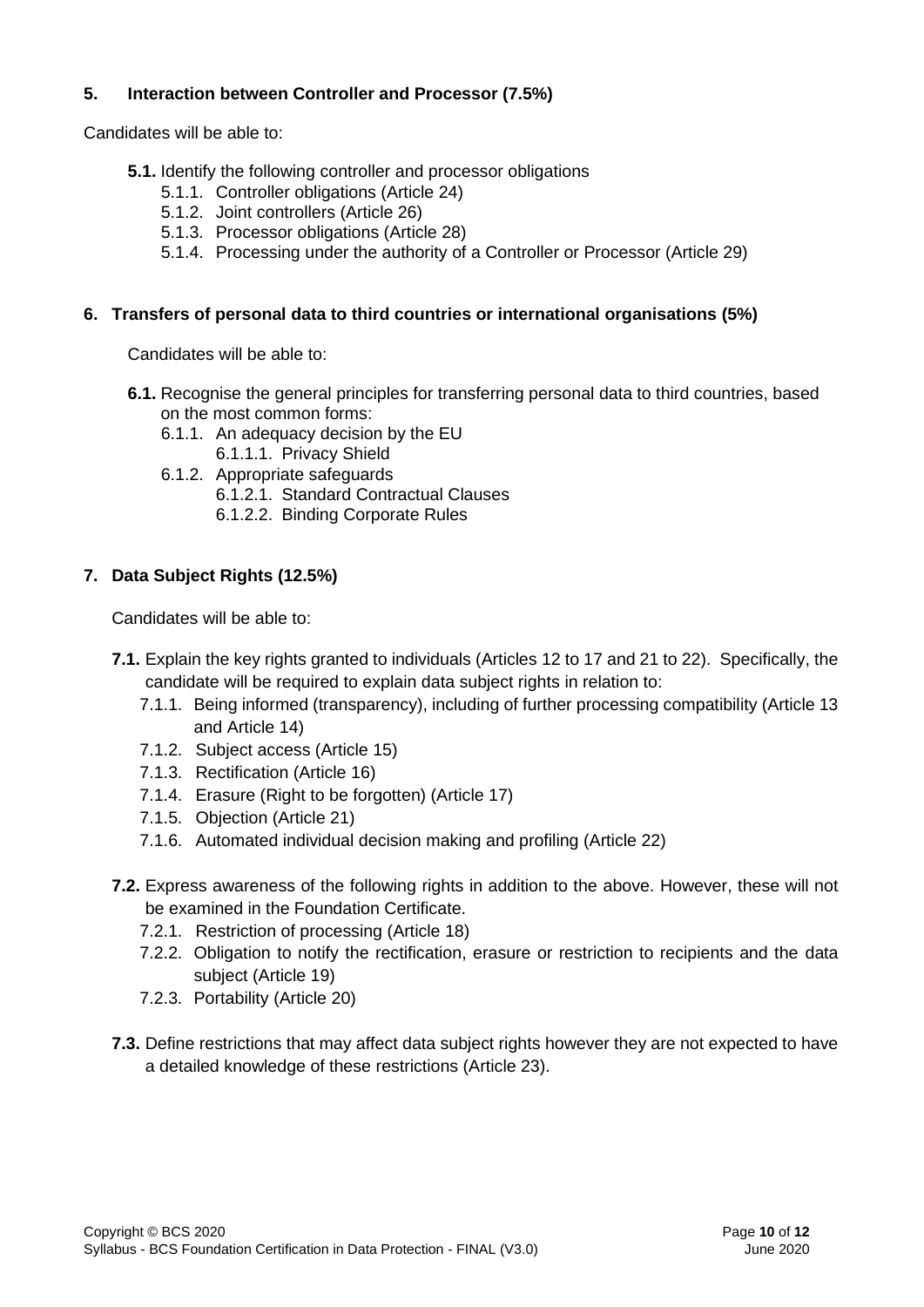### **8. Independent Supervisory Authority (ICO) (10%)**

Candidates will be able to:

#### **8.1.** Explain the Role of the ICO

- 8.1.1. As a regulator
	- 8.1.1.1. Investigation and correction (Article 58)
	- 8.1.1.2. Enforcement of regulations
- 8.1.2. As a body that creates guidance and codes of practice
- 8.1.3. In co-operation with other supervisory authorities
- 8.1.4. Driving forward good privacy practice in their own jurisdictions and also internationally

### **9. Breaches, Enforcement and Liability (10%)**

Candidates will be able to:

- **9.1.** Explain when the obligation arises to report breaches of personal data (Articles 33 & 34)
	- 9.1.1. To the Supervisory Authority
	- 9.1.2. Data subject
- **9.2.** Identify the sanctions that could be imposed as a result of a personal data breach or data protection complaint:
	- 9.2.1. Information notices (Section 142 DPA18) and assessment notices (Section 146 DPA18)
	- 9.2.2. Undertakings
	- 9.2.3. Enforcement notices
	- 9.2.4. Administrative fines and their levels (Article 83 and 84)
	- 9.2.5. Data protection audits by the supervisory authority (Article 58)
- **9.3.** Describe the following liabilities:
	- 9.3.1. Compensation towards the data subject
	- 9.3.2. Liability between controller and processor
	- 9.3.3. Awareness of the existence of criminal liability regarding breaches under:
		- 9.3.3.1. Data Protection Act 2018
		- 9.3.3.2. Computer Misuse Act (Section 3ZA)

### **10. Privacy and Electronic Communications (EC Directive) Regulations (PECR) 2003 (2.5%)**

- **10.1.** Identify the relationship between the PECR and the GDPR, including the PECR's:
	- 10.1.1. Objective and broad scope (email, phone, SMS, in-app messaging, push notifications)
	- 10.1.2. Provisions relating to electronic marketing communications
	- 10.1.3. Role of the ICO in relation to PECR
		- 10.1.3.1. Investigating complaints